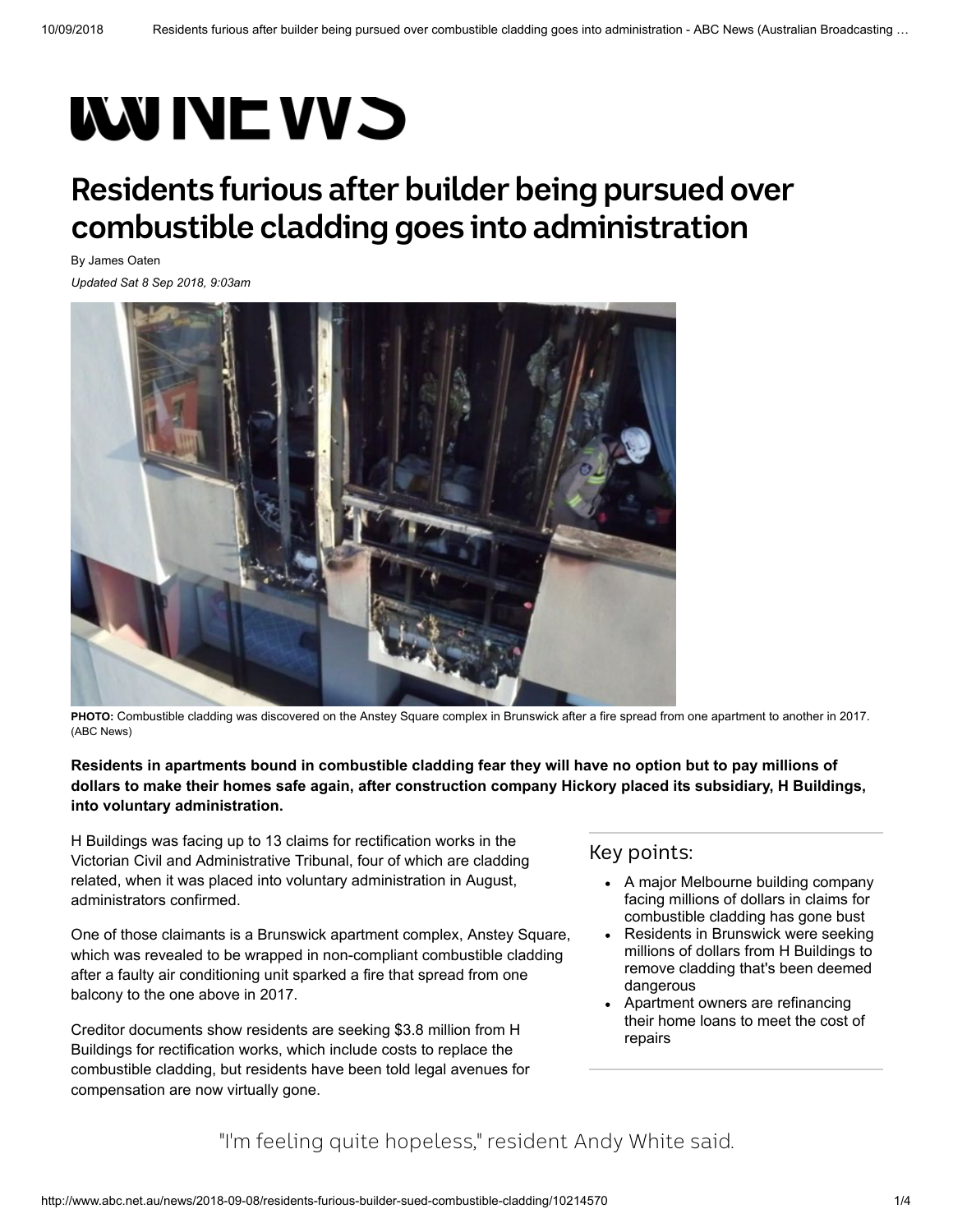10/09/2018 Residents furious after builder being pursued over combustible cladding goes into administration - ABC News (Australian Broadcasting …

"Extremely frustrated and very anxious because we're having to come up with significant sums of money in a hurry."

[Residents in the apartment complex were already dealing with skyrocketing insurance costs after the cladding was](http://www.abc.net.au/news/2017-12-09/melbourne-residents-concerned-about-combustible-cladding/9220070) identified as non-compliant.



**PHOTO:** [Andy White has been financially crippled by the combustible cladding on his apartment.](http://www.abc.net.au/news/2018-09-08/andy-white/10214646) (ABC News: James Oaten)

The latest news has forced Mr White to put his business plans on hold indefinitely, while others in the apartment block are refinancing their home loans.

"We're on the property ladder and all of a sudden the rung that we're on has been broken," Mr White said.

"It was by no fault of our own that that rung of the ladder has broken.

"Owners are left saying, 'Great, I've got no money, I've got no life, and I can't sell.'"

## Remedial costs could reach tens of millions

London's Grenfell tower disaster, where 72 people died after fire rapidly spread through combustible cladding, forced the Victorian Government to commission a statewide audit.

So far, around 100 apartments have been ordered to remove the potentially dangerous material.

The Victorian Building Authority has identified about 45 high-risk apartments.

H Buildings is the first major builder to go into administration since the audit.

Documents show residents in an apartment complex in Stawall Street, Richmond, are seeking \$15 million for rectification works, while a Torquay owners corporation is also seeking \$15 million.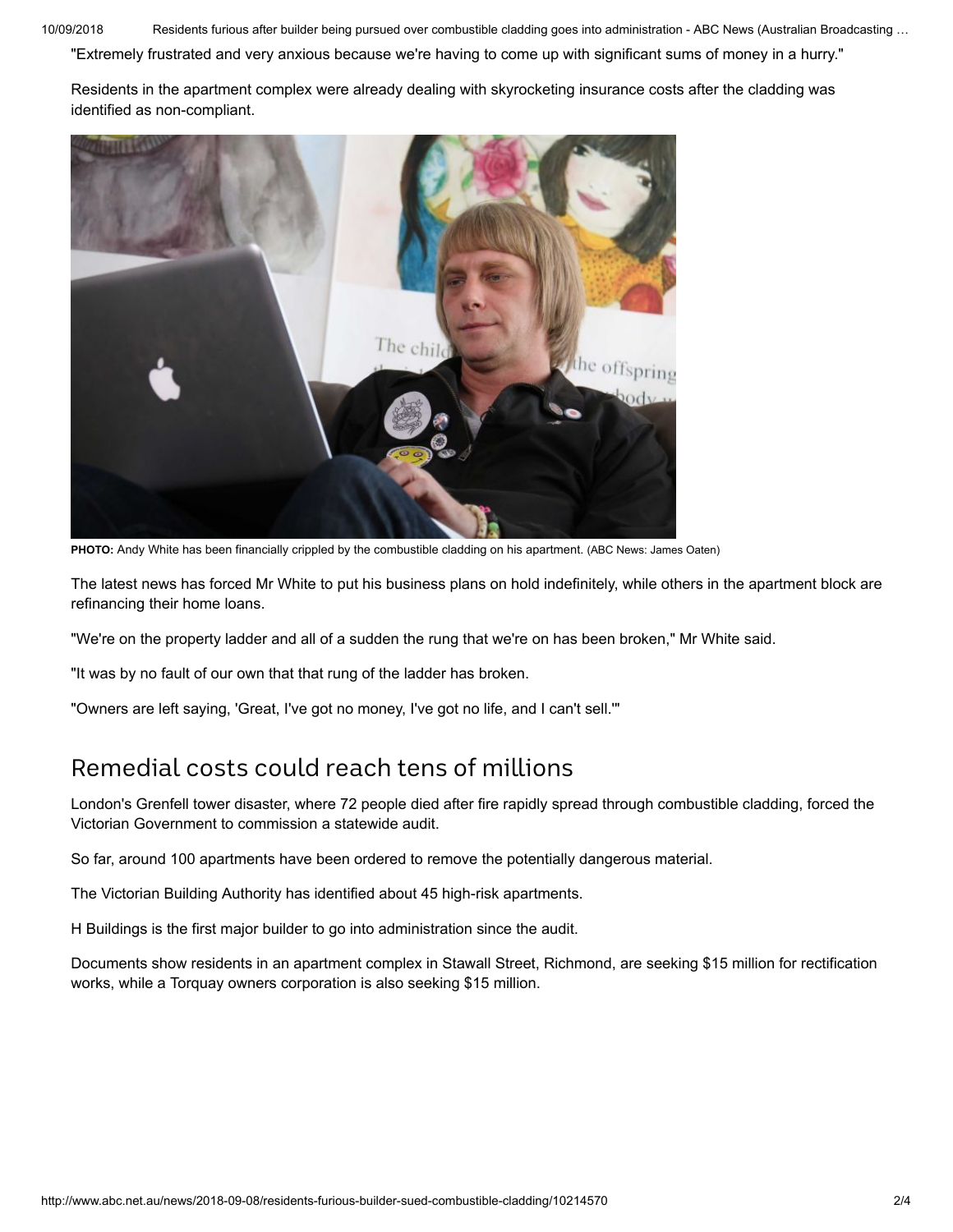10/09/2018 Residents furious after builder being pursued over combustible cladding goes into administration - ABC News (Australian Broadcasting …



**PHOTO:** [The Grenfell Tower fire in London was the catalyst for a statewide Victorian audit for combustible cladding.](http://www.abc.net.au/news/2018-09-08/fire-rips-through-grenfell-tower/10215360) (Reuters: Toby Melville)

Building inspection company Roscon has identified other H Building apartments that require cladding rectification works, but have not progressed to VCAT.

"We're working on between five and 10 buildings at the moment," said Sahil Bhasin, the national general manager of Roscon.

#### "Clients are looking anywhere between \$3 million for rectification, all the way up to \$25 million."

In a statement to the ABC, Hickory said the company was placed into administration because of mounting legal costs in an unrelated case in Western Australia.

It vowed to rectify "any issues that have been identified as original building faults," but would await further advice from the Victorian Cladding Taskforce about who should pay for remedial works.

It said its buildings met the "standard practices" that existed at the time, and all works had been "signed off as compliant both before and after they were built".

Administrator John Lindholm said he was not expecting H Buildings to pay for multi-million-dollar cladding claims.

"H Buildings' position is they've done nothing wrong in relation to cladding," Mr Lindholm told the ABC.

## Apartment owners 'left high and dry'

Building experts fear H Buildings is the first of many builders that will go into administration, leaving residents to foot the bill to repair or replace cladding.

"The reality is that builders are at liberty to set up companies as they see fit," said lawyer Andrew Whitelaw, of Whitelaw Flynn Lawyers.

"If they chose to put a company into administration for certain financial reasons then so be it."

At the heart of the problem is a 2002 Victorian government decision to exempt builders from taking out home warranty insurance if an apartment block was taller than three storeys.